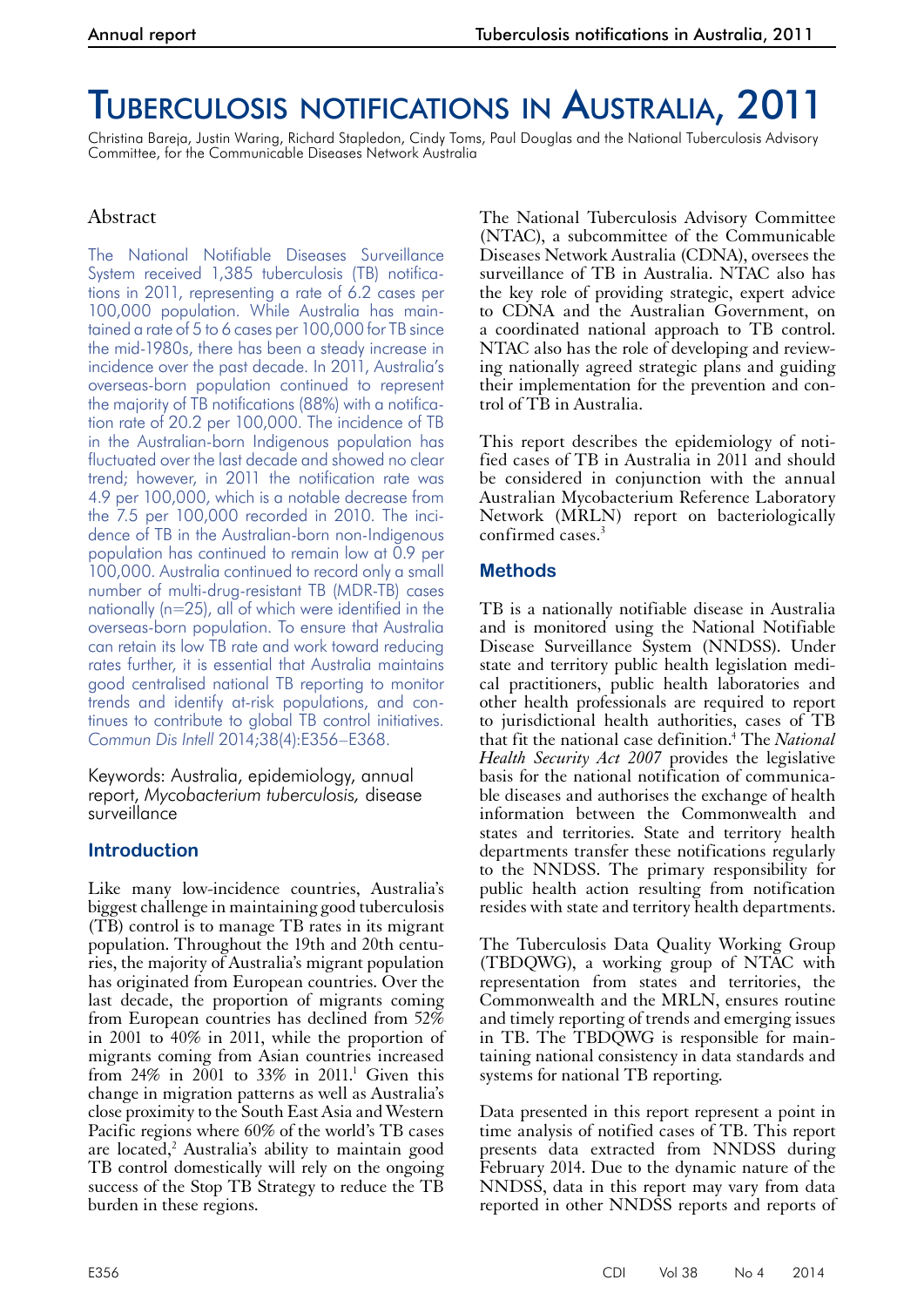TB notifications at the state or territory level. The details on case definition, data collection, quality control and the categorisation of population subgroups are available in the 2007 annual report.5

This report presents data analysed by date of diagnosis, a derived field within the NNDSS. The methodology for the date of diagnosis changed in January 2014 and was applied to notifications retrospectively, including for this 2011 report. Diagnosis date for TB is equivalent to the notification received date. This is the date the notification of the disease was received by the communicable disease section of the health authority. Crude rates for the overall population were calculated using the 2011 mid-year estimated resident population from the Australian Bureau of Statistics (ABS) *Australian Demographic Statistics*. 6 Crude rates for the overseas-born population were calculated using the 2011 mid-year estimated resident population from the ABS *Migration, Australia, 2011–12 and 2012–13* tables.7

# **Results**

## **Epidemiological situation in 2011**

In 2011, there were 1,385 cases of TB reported to the NNDSS, representing a rate of 6.2 cases per 100,000 population (Figure 1, Table 1). This was an increase of 1% in the number of notified cases compared with  $2010$  (n=1,368). While a relatively low rate of TB has been maintained since the mid-1980s, there has been a steady and sustained increase in incidence over the decade leading up to 2011 (Figure 1).

A case classification was reported in almost all cases (n=1,381) reported in 2011. Of those with

a case classification, the majority of cases were classified as new  $(95\%, n=1,314)$ ; that is a patient who has never been treated for TB or a patient treated previously for less than 1 month (Table 1). Relapse was reported in 67 cases, with 17 of those cases reported as relapsing following full treatment in Australia, 12 following partial treatment in Australia and 38 following full or partial treatment overseas.

#### **Geographic distribution**

As in previous years, New South Wales accounted for the largest number of cases notified by a state or territory (n=541, Table 1). In 2011, the lowest number of notifications and the lowest jurisdiction-specific rate was reported in Tasmania (n=17, Table 1) while the highest jurisdiction-specific rate was reported in the Northern Territory (15.1 per 100,000).

## **Figure 1: Notification rate for tuberculosis, Australia, 1960 to 2011**



|                           | <b>New cases</b>     |      | <b>Relapse cases</b> |      | Total*               |      |
|---------------------------|----------------------|------|----------------------|------|----------------------|------|
| <b>State or territory</b> | <b>Notifications</b> | Rate | <b>Notifications</b> | Rate | <b>Notifications</b> | Rate |
| <b>ACT</b>                | 20                   | 5.4  | 0                    |      | 20                   | 5.4  |
| <b>NSW</b>                | 505                  | 7.0  | 33                   | 0.5  | 541                  | 7.5  |
| <b>NT</b>                 | 32                   | 13.8 | $\overline{2}$       | 0.9  | 35                   | 15.1 |
| Qld                       | 204                  | 4.6  | 12                   | 0.3  | 216                  | 4.8  |
| SA                        | 71                   | 4.3  | $\overline{2}$       | 0.1  | 73                   | 4.5  |
| Tas.                      | 16                   | 3.1  |                      | 0.2  | 17                   | 3.3  |
| Vic.                      | 347                  | 6.3  | 13                   | 0.2  | 360                  | 6.5  |
| WA                        | 119                  | 5.1  | 4                    | 0.2  | 123                  | 5.2  |
| Aust.                     | 1,314                | 5.9  | 67                   | 0.3  | 1,385                | 6.2  |

# **Table 1: Notified cases and rates for tuberculosis, Australia, 2011, by case classification and state or territory**

Total includes 4 cases reported without a case classification (NSW: 3; NT: 1).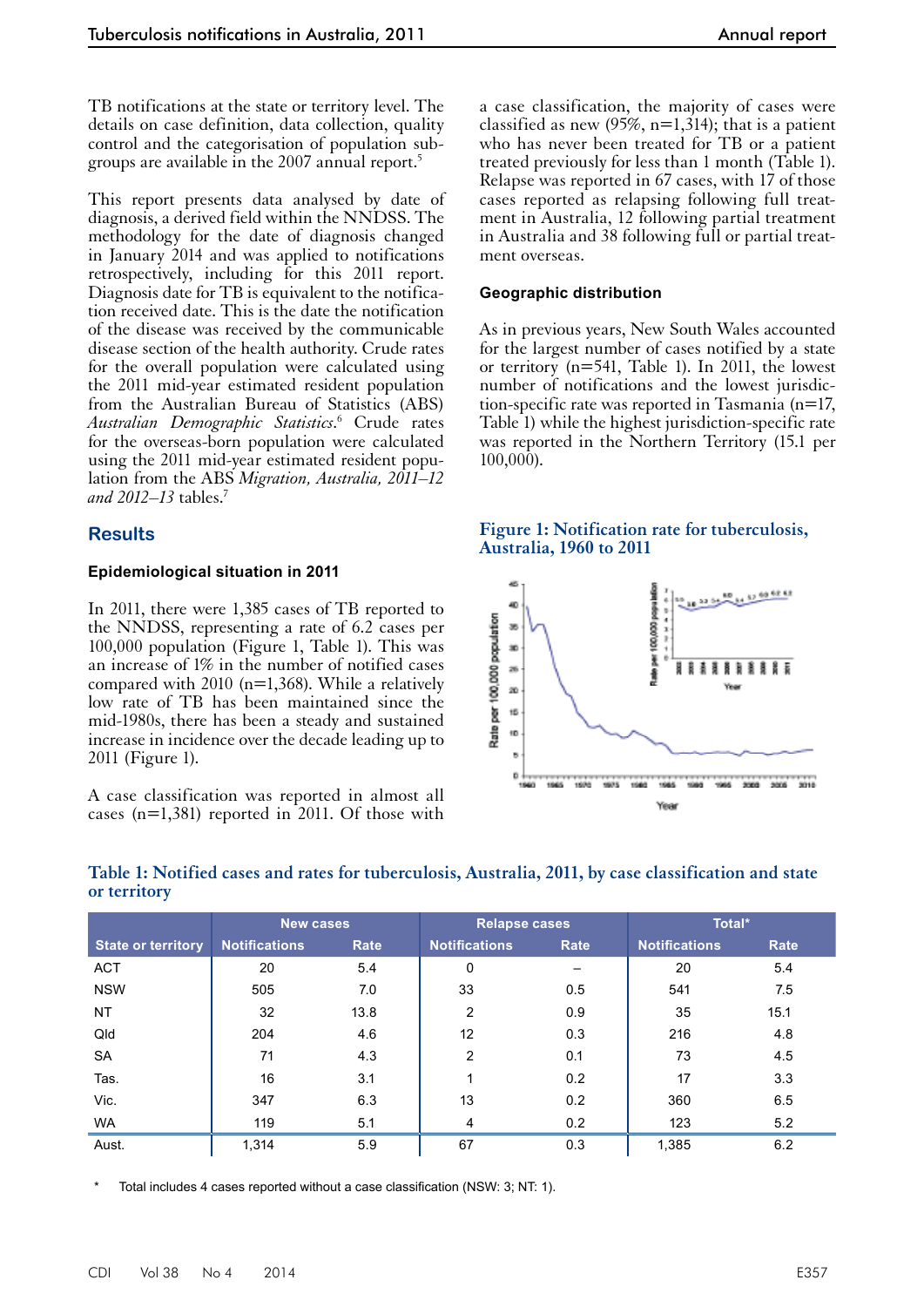In 2011, all jurisdictions except for Victoria and the Northern Territory, recorded a jurisdiction-specific rate higher than the 5-year mean jurisdictionspecific rates of the 2 preceding 5-year intervals (Figure 2).

#### **Figure 2: Notification rate for tuberculosis, Australia, 2001 to 2011, by state or territory**



## **Tuberculosis in the Australian-born population**

The overall rate of TB in the Australia-born population in 2011 was 1.0 per 100,000 (Table 2). The rate in the Australian-born Indigenous population (4.9 per 100,000) was more than 5 times the rate reported in the Australian-born non-Indigenous population (0.9 per 100,000). The rate in the Australian-born population however, meets the pre-elimination target set by the World Health Organization (WHO) to be achieved by 2035, reflecting the need to concentrate additional control strategies on the Indigenous and migrant population.8

The rate of TB in Australian-born non-Indigenous people has remained relatively stable since 2002, while the rate in Australian-born Indigenous peoples has demonstrated no clear trend, ranging from 3.1 to 6.3 cases per 100,000 over this period (Figure 3).

## **Figure 3: Notified cases and rate for tuberculosis, Australia, 2002 to 2011, by population subgroup**



#### **Tuberculosis in the overseas-born population**

All but 1 case of TB diagnosed in 2011 were reported with country of birth information, with  $88\%$  (n=1,214) of cases reported as overseas-born (Table 2). The proportion of cases that were reported as overseas-born varied across states and territories, ranging from  $46\%$  (n=16) in the Northern Territory to 91% (n=112) in Western Australia.

|                        | <b>Australian-born</b> |      |                      |      |                      |      |                      |      |
|------------------------|------------------------|------|----------------------|------|----------------------|------|----------------------|------|
|                        | <b>Indigenous</b>      |      | Non-Indigenous       |      | <b>Total</b>         |      | <b>Overseas-born</b> |      |
| <b>State/territory</b> | <b>Notifications</b>   | Rate | <b>Notifications</b> | Rate | <b>Notifications</b> | Rate | <b>Notifications</b> | Rate |
| <b>ACT</b>             | 0                      |      | 3                    | 1.1  | 3                    | 1.1  | 17                   | 17.7 |
| <b>NSW</b>             | 7                      | 3.4  | 56                   | 1.1  | 63                   | 1.2  | 478                  | 23.4 |
| <b>NT</b>              | 12                     | 17.4 | 7                    | 5.9  | 19                   | 10.1 | 16                   | 36.7 |
| Qld                    | 10                     | 5.3  | 19                   | 0.6  | 29                   | 0.8  | 186                  | 18.5 |
| <b>SA</b>              | $\overline{2}$         | 5.3  | 5                    | 0.4  | 7                    | 0.6  | 66                   | 17.0 |
| Tas.                   | 0                      |      | 2                    | 0.5  | $\overline{2}$       | 0.4  | 15                   | 23.4 |
| Vic.                   | 0                      |      | 36                   | 0.9  | 36                   | 0.9  | 324                  | 20.4 |
| <b>WA</b>              | 2                      | 2.3  | 9                    | 0.6  | 11                   | 0.7  | 112                  | 14.2 |
| Aust.                  | 33                     | 4.9  | 137                  | 0.9  | 170                  | 1.0  | 1.214                | 20.2 |

# **Table 2: Notified cases and rates for tuberculosis, Australia, 2011, by population subgroup and state or territory**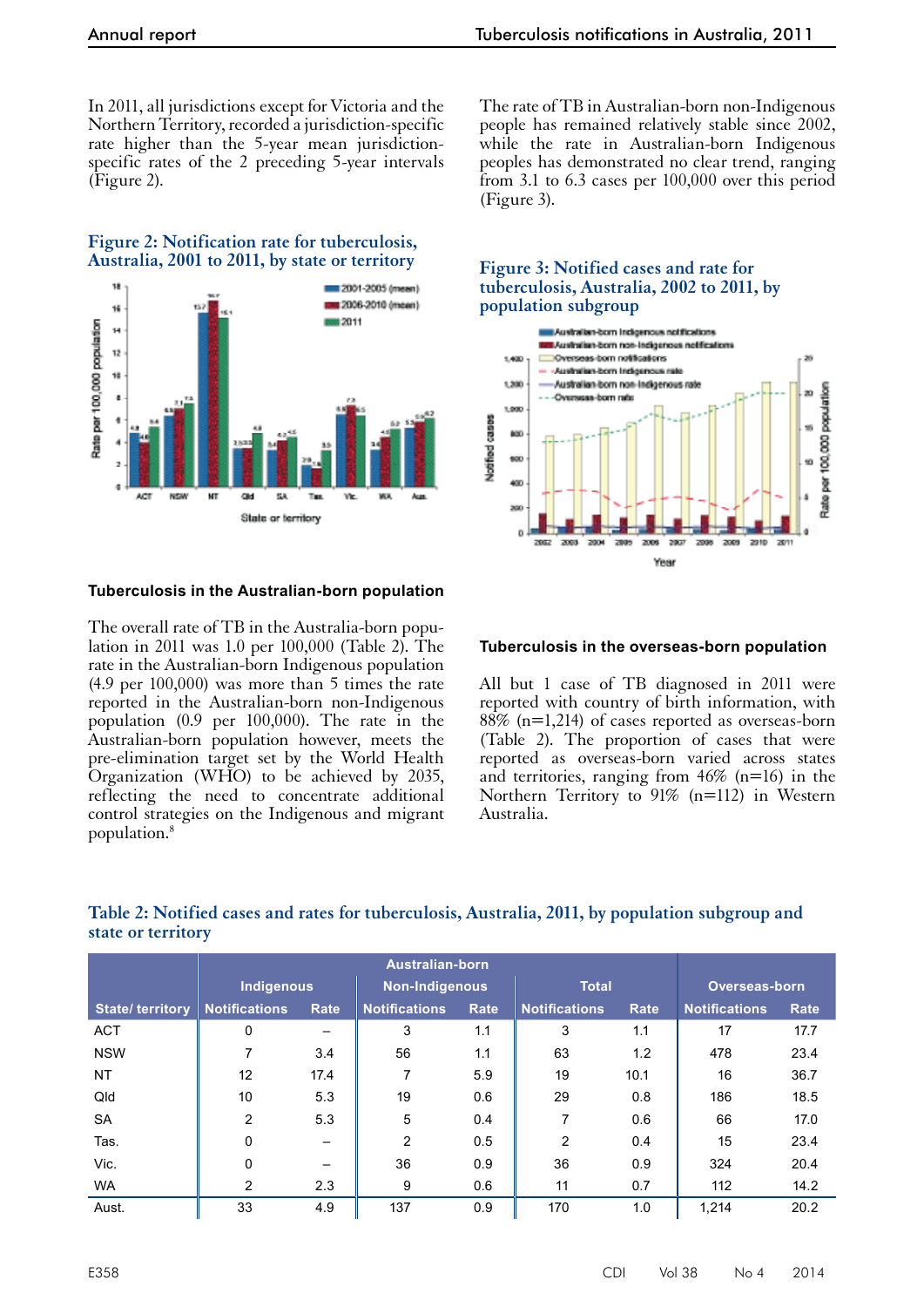In 2011, the rate of TB among overseas-born people was more than 19 times the rate in Australianborn and maintained the peak reported in this population group in the previous year. TB in overseas-born people has increased steadily since this subgroup was first reported in 2002 (Figure 3). This figure should be interpreted with caution, given that completeness of reporting the country of birth has improved over this time.

Among overseas-born cases notified in 2011, the most frequently reported country of birth was India ( $n=276$ ), followed by Vietnam ( $n=99$ ), the Philippines ( $n=99$ ) and China ( $n=82$ ) (Table 3). Among the most frequently reported countries of birth, the highest estimated rates were for those born in Nepal (284 per 100,000), Ethiopia (260 per 100,000) and Papua New Guinea (238 cases per 100,000). These estimated rates must be interpreted with caution as temporary residents are included

in Australia's TB notifications (the numerator) but may not be included in the ABS estimated resident population (the denominator).

Residency status was available for  $97\%$  (n=1,174) of TB cases reported as overseas born in 2011. Residency status is self-reported at the time of diagnosis and is not verified against migration records. The majority of overseas-born cases reported with a residency status were reported as permanent residents ( $n=635$ ) followed by overseas students (n=224) (Table 4). This was seen across all states and territories except South Australia, where overseas-born cases were most likely to be reported as overseas visitors (n=17).

There were 47 cases of TB notified among Papua New Guinea (PNG) nationals accessing health care in the Torres Strait Protected Zone (TSPZ) in 2011, a 42% increase on the 33 cases reported in 2010. Treating PNG nationals in the TSPZ

**Table 3: Notified cases and rates for tuberculosis for frequently reported countries of birth, Australia, 2011, by case classification**

| <b>Country of birth</b> | <b>New cases</b> | <b>Relapse</b><br>cases | <b>Total</b><br>cases* | <b>Estimated</b><br>resident<br>population <sup>+</sup> | <b>Estimated rate</b><br>(per 100,000<br>population) | <b>WHO country</b><br>rate (per 100,000<br>population) $‡$ |
|-------------------------|------------------|-------------------------|------------------------|---------------------------------------------------------|------------------------------------------------------|------------------------------------------------------------|
| India                   | 265              | 9                       | 276                    | 337,120                                                 | 82                                                   | 181                                                        |
| Vietnam                 | 93               | 6                       | 99                     | 207,620                                                 | 48                                                   | 151                                                        |
| Philippines             | 98               | 1                       | 99                     | 193,030                                                 | 51                                                   | 270                                                        |
| China§                  | 75               | 7                       | 82                     | 387,420                                                 | 21                                                   | 75                                                         |
| Nepal                   | 77               | 2                       | 79                     | 27,810                                                  | 284                                                  | 163                                                        |
| Papua New Guinea        | 66               | $\overline{7}$          | 73                     | 30,650                                                  | 238                                                  | 346                                                        |
| Indonesia               | 42               | 2                       | 44                     | 73,060                                                  | 60                                                   | 187                                                        |
| Sudan                   | 25               | 1                       | 26                     | 22,000                                                  | 118                                                  | 117                                                        |
| Ethiopia                | 22               | 3                       | 25                     | 9,630                                                   | 260                                                  | 258                                                        |
| Thailand                | 23               | 1                       | 24                     | 52,990                                                  | 45                                                   | 124                                                        |
| Afghanistan             | 22               | $\overline{2}$          | 24                     | 32,970                                                  | 73                                                   | 189                                                        |
| Bangladesh              | 18               | 5                       | 23                     | 31,620                                                  | 73                                                   | 225                                                        |
| Myanmar                 | 21               | 1                       | 22                     | 24,430                                                  | 90                                                   | 381                                                        |
| Pakistan                | 21               | 1                       | 22                     | 34,150                                                  | 64                                                   | 231                                                        |
| Malaysia                | 21               | 0                       | 21                     | 134,140                                                 | 16                                                   | 81                                                         |
| Cambodia                | 17               | $\Omega$                | 18                     | 32,510                                                  | 55                                                   | 424                                                        |
| Sri Lanka               | 15               | 1                       | 16                     | 99,740                                                  | 16                                                   | 66                                                         |
| Other overseas-born     | 231              | 9                       | 241                    |                                                         |                                                      |                                                            |
| Total overseas-born     | 1,152            | 58                      | 1,214                  |                                                         |                                                      |                                                            |
| Australian-born         | 161              | 9                       | 170                    |                                                         |                                                      |                                                            |
| Total <sup>II</sup>     | 1,314            | 67                      | 1,385                  |                                                         |                                                      |                                                            |

Total includes cases reported without a case classification.

- † The Australian Bureau of Statistics estimated resident population at 30 June 2011, Cat 3412.0.
- ‡ Rates from the World Health Organization TB Burden Estimates, 2011.
- § China excludes Special Administrative Regions and Taiwan.
- || Total includes cases reported without a country of birth.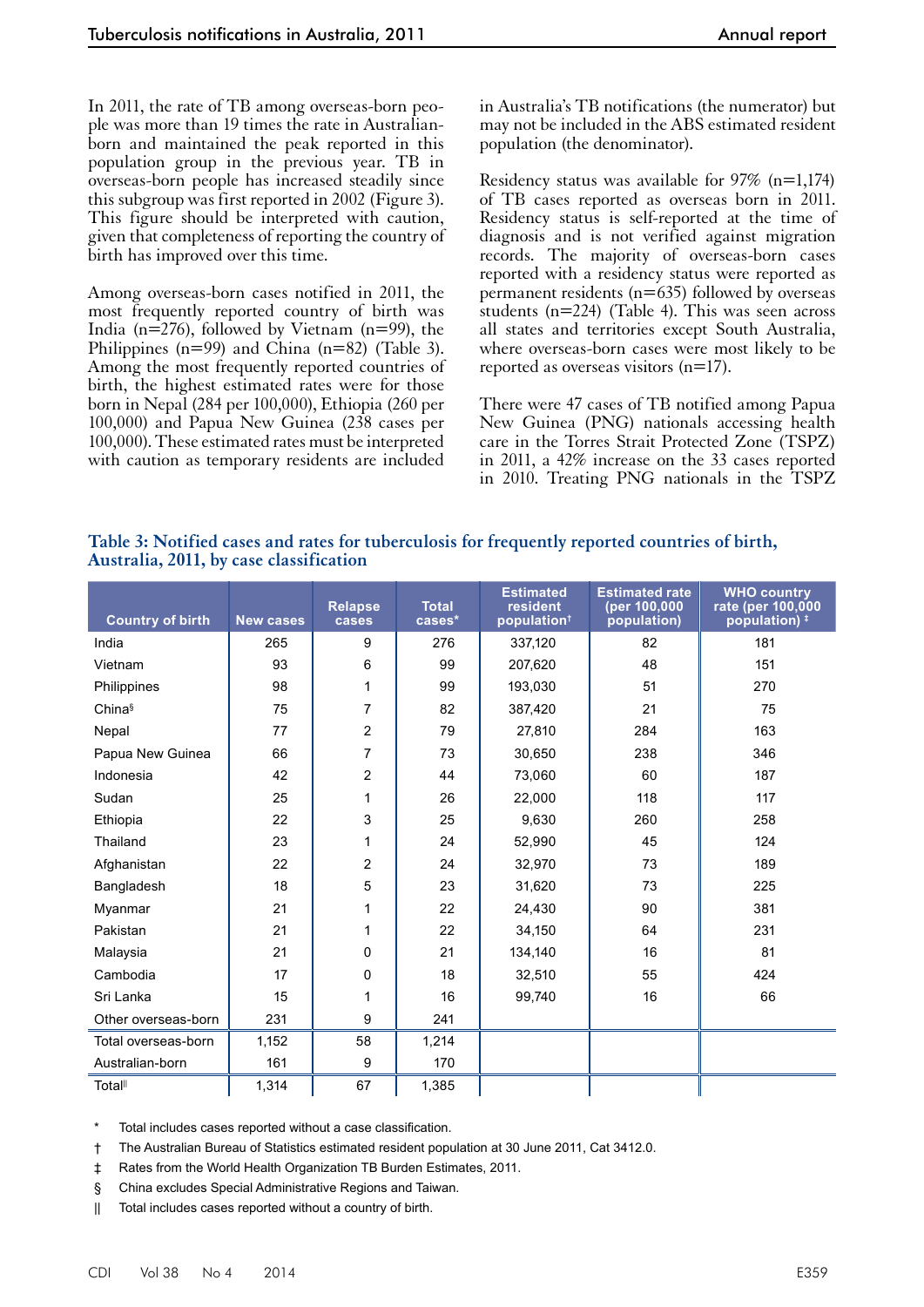| <b>Residency status</b>                                                 | <b>ACT</b> | <b>NSW</b>  | <b>NT</b> | Qld | <b>SA</b> | Tas.           | Vic. | <b>WA</b> | Aust. |
|-------------------------------------------------------------------------|------------|-------------|-----------|-----|-----------|----------------|------|-----------|-------|
| Refugee/humanitarian                                                    | 0          |             | 0         | 10  |           | $\overline{2}$ | 12   | 12        | 44    |
| Permanent resident                                                      | 10         | 287         | 8         | 57  | 8         | 5              | 196  | 64        | 635   |
| Overseas visitor                                                        | 2          | 25          | 1         | 19  | 17        | 3              | 10   | 14        | 91    |
| Overseas student                                                        | 5          | 101         | 2         | 32  | 8         | 2              | 63   | 11        | 224   |
| Unauthorised person                                                     | 0          |             | 2         | 0   | 0         |                |      | 4         | 15    |
| Other                                                                   | 0          | 52          | 2         | 20  |           | 2              | 34   | 6         | 117   |
| Illegal foreign fisher                                                  | 0          | $\mathbf 0$ | 1         | 0   | $\Omega$  | 0              | 0    | 0         |       |
| Residents of the TSPZ accessing<br>tuberculosis treatment in Queensland | N/A        | N/A         | N/A       | 47  | N/A       | N/A            | N/A  | N/A       | 47    |
| Unknown or not reported                                                 | 0          | 5           | $\Omega$  | 1   | 25        | 0              | 8    |           | 40    |
| Total overseas-born cases                                               | 17         | 478         | 16        | 186 | 66        | 15             | 324  | 112       | 1,214 |

**Table 4: Notified cases of tuberculosis in overseas-born people, Australia, 2011 by residency status and state or territory**

TSPZ Torres Strait Protected Zone.

accounted for 22% of Queensland's total caseload in 2011. There was only 1 illegal foreign fisher reported with TB in 2011, the same as in 2010.

In 2011, data on the year of arrival were available for 98% (n=1195) of the cases reported as overseas born. Fifty per cent (593/1195) of these cases were diagnosed with active TB within 4 years of arrival in Australia and 31% (185/593) of those cases reported were in the overseas student population (Figure 4). This high figure primarily reflects reactivation of latent TB infection (LTBI) indicating the potential need to target this in control strategies.

# **Premigration health screening**

The *Migration Regulations 1994,* enabled by the *Migration Act 1958*, stipulate that visa applicants must meet certain Public Interest Criteria; and these criteria include visa applicants must be "… free from TB" and/or not be a "... threat to public health in Australia or a danger to the Australian community".9 Therefore, permanent resident visa applicants, some temporary resident visa applicants, and children aged 11 years or over are required to undergo an offshore medical examination, including a chest x-ray, to screen for active TB. Children aged less than 11 years are required to undergo a physical examination.

In 2011, 287 cases of active TB were documented through the premigration health screening process offshore. This represents an estimated incidence rate in those undertaking premigration medical examinations of 80 per 100,000. Approximately 60% of these cases were identified in those applying for temporary resident visa categories; mostly student and short-term visitor visas. These cases include visa applicants who were

**Figure 4: Notified cases of tuberculosis in the overseas-born population, Australia, 2011, by residency status and number of years since arrival in Australia**



either newly diagnosed through the premigration health screening process or who were already on treatment at the time of screening. Similar to the onshore NNDSS data, a large proportion (63%) of active TB cases identified in the premigration health screening process were in visa applicants from the Philippines, India, Vietnam and China. Visa applicants who are identified as having active TB during premigration screening are required to undergo treatment for the disease prior to entry to Australia.

Further information on premigration health screening process and related statistics can be obtained from the Australian Government Department of Immigration and Border Protection, Global Health Branch.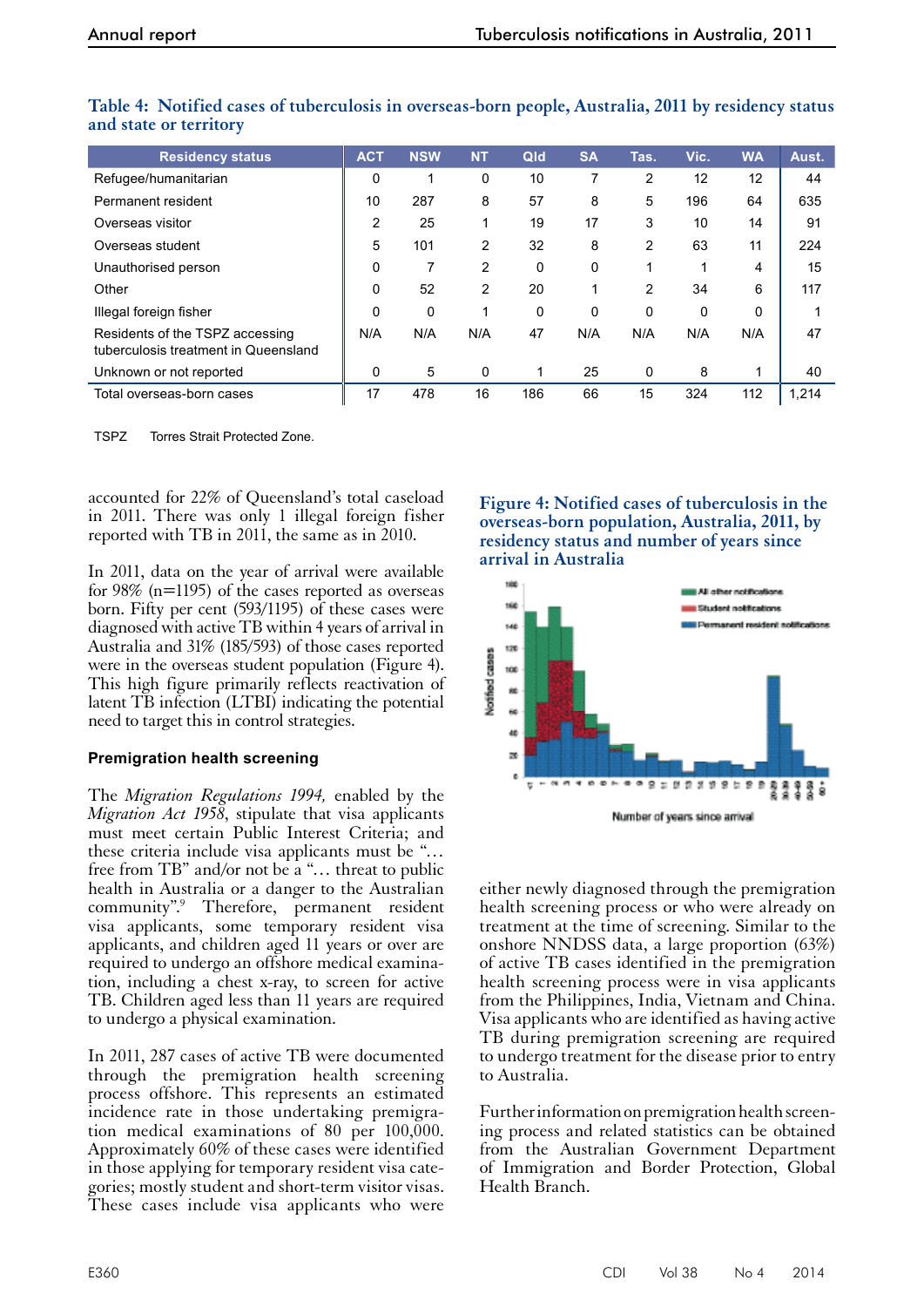## **Age and sex distribution**

Age and sex were reported for all TB cases notified in 2011. Continuing the trend reported in previous years, there were more males than females notified with TB, with a male to female ratio of 1.2:1.

In 2011, TB was predominantly seen in young adults aged 25–34 years. This was driven by high rates in overseas-born cases in this age group (Figure 5). In cases reported as Australian-born Indigenous and Australian-born non-Indigenous, the burden of disease increased with age.

#### **Figure 5: Notification rates for tuberculosis, Australia, 2011, by population subgroup and age group**



One of the most important aspects of TB control is the monitoring of incidence in children aged less than 15 years because these cases represent recent TB infection. TB was notified in 51 children aged less than 15 years in 2011, 4% of the total notified cases. Of these, 15 were Australianborn non-Indigenous children including 8 cases reported as having one or more parents born in a high-risk country. An additional 3 cases were Australian-born Indigenous and 33 cases were children born overseas.

#### **Selected risk factors for tuberculosis**

Selected risk factor data were provided for 99%  $(n=1,370)$  of notified cases in 2011. Overall, the most frequently reported risk factor was past travel to or residence in a high-risk country  $(n=1,145,$ Table 5). The increase seen in the reporting of this risk factor, compared with previous reporting periods, is in part due to Victoria initiating reporting of this risk factor to the national dataset from 2011. Interpretation of this risk factor in overseas-born cases is problematic. At the time these data were collected there were inconsistent practices across states and territories as to the inclusion of a case's country of birth in the assessment of this risk factor. NTAC has agreed that this risk factor is to identify travel-related TB and as such is intended to be exclusive of a case's country of birth. Reporting of this risk factor from 2013 should be clearer.

# **Table 5: Notified cases of tuberculosis, Australia, 2011 by population subgroup and selected risk factors\***

| Risk factor*                                                                                 | Australian-born<br>Indigenous | <b>Australian-born</b><br>non-Indigenous | <b>Overseas-born</b> | <b>Total</b> |
|----------------------------------------------------------------------------------------------|-------------------------------|------------------------------------------|----------------------|--------------|
| Household or other close contact with TB                                                     | 16                            | 35                                       | 120                  | 171          |
| Ever resided in a correctional facility <sup>†</sup>                                         | 2                             | 0                                        |                      | 9            |
| Ever resided in an aged care facility <sup>†</sup>                                           |                               | 2                                        | 6                    | 9            |
| Ever employed in an institution <sup>t,‡</sup>                                               |                               | O                                        | 12                   | 13           |
| Currently or previously <sup>†</sup> employed in health industry<br>in Australia or overseas | 0                             | 5                                        | 93                   | 98           |
| Ever homeless                                                                                | 0                             |                                          | 3                    | 4            |
| Past travel to or residence in a high-risk country                                           | 2                             | 35                                       | 1,107                | 1,145        |
| Chest x-ray suggestive of old untreated TB                                                   |                               |                                          | 14                   | 16           |
| Currently receiving immunosuppressive therapy                                                |                               |                                          | 13                   | 21           |
| Australian-born child with one or more parent born<br>in a high-risk country                 | 0                             | 9                                        | <sup>0</sup>         | 9            |
| None of the above risk factors                                                               | 9                             | 52                                       | 65                   | 126          |
| Total cases assessed for risk factors                                                        | 30                            | 133                                      | 1,206                | 1,370        |

More than 1 risk factor may be reported for each notified case of tuberculosis.

† Within the preceding 5 years.

‡ Institution is defined as a correctional facility, aged care facility or homeless shelter.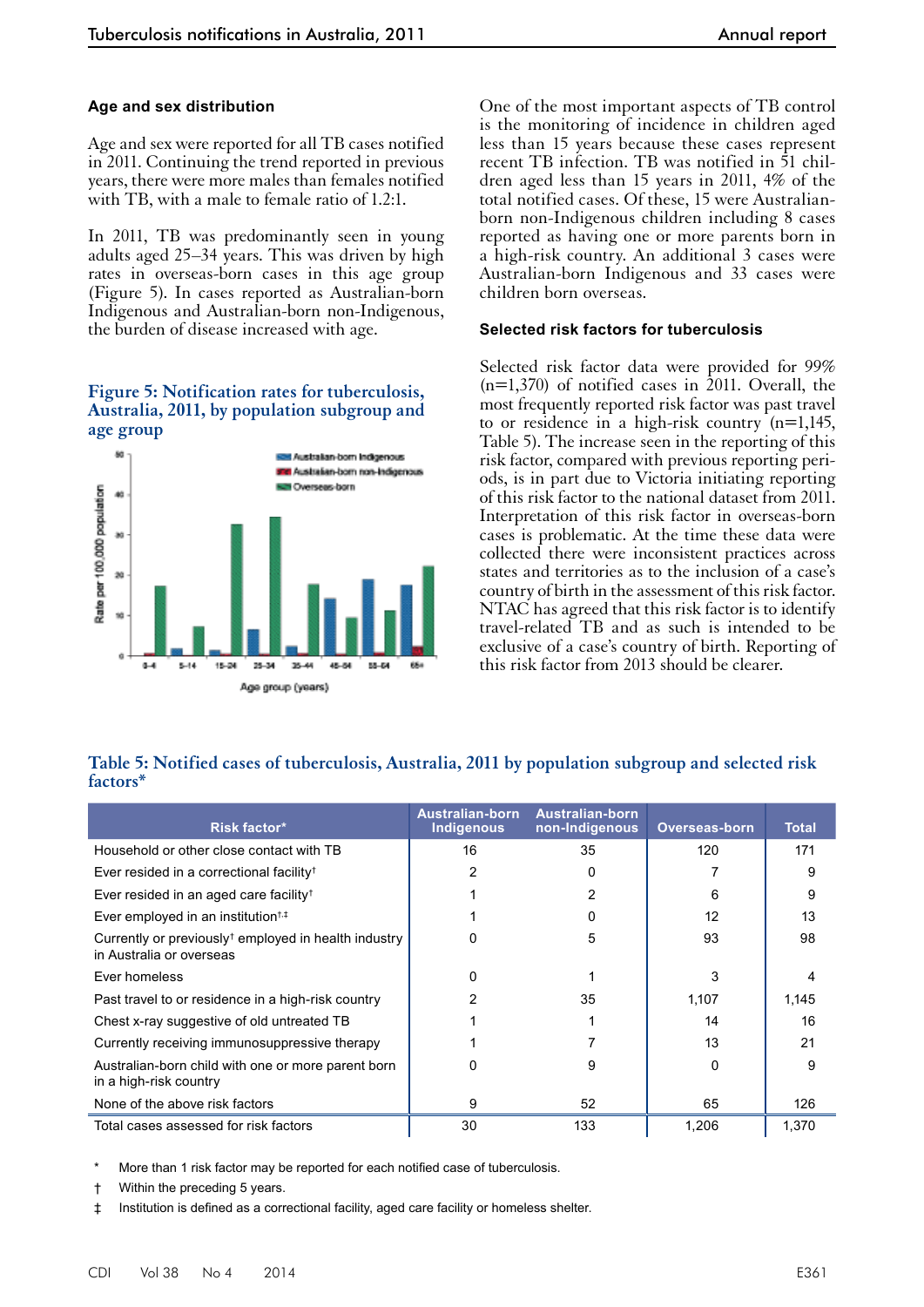Having a household member or close contact with TB was the most common risk factor reported by Australian-born Indigenous cases (n=16). Whereas, it was equally common as a risk factor reported for Australian-born non-Indigenous cases as past travel to or residence in a high-risk country (n=35) and the second most common risk factor reported by overseas-born cases (n=120).

A total of 98 cases of TB in 2011 were reported in people who were currently or had previously worked in a health care setting. Of these, 44 were working in a health care setting in Australia at the time of diagnosis or within 12 months of diagnosis. More than half  $(n=24)$  of these cases presented with extrapulmonary disease only, which is generally not communicable. None of these notified cases were deemed to have acquired TB in an Australian health care setting, nor were there any reports of active TB transmission to patients from health care workers in Australia in 2011. Nine per cent (n=126) of TB cases were reported as having no risk factors identified.

# **Tuberculosis and HIV status**

The HIV testing history of notified cases of TB was reported in 98% of cases (n=1,351, Table 6). More than half of these cases ( $n=779$ ) were reported with a known HIV status, of which  $2.6\%$  (n=20) were reported as HIV positive. Australian-born non-Indigenous cases were reported more frequently as HIV positive (5.0%) than Australian-born Indigenous (0%) and overseas-born cases (2.5%). One-fifth (n=280) of cases with an HIV testing history were reported as being tested for HIV but the result of that test was unknown. These cases were almost entirely reported by Victoria, where current policy prevents the HIV status of an indi- vidual being reported against their TB notification.

# **Anatomical site of disease**

The anatomical site of TB disease was recorded in all notified cases in 2011 (Table 7). Pulmonary disease was the most frequently reported site of disease

(61%, n=848), with most of these cases reported as having pulmonary disease only. Cases presenting with disease focused in extrapulmonary sites accounted for 39% (n=537) of cases, with lymph nodes (n=291) and pleura (n=82) reported as the most frequent extrapulmonary sites. Of the more severe forms of TB, there were 6 cases classified as miliary and 6 cases classified as meningeal.

## **Bacteriologically-confirmed cases and drug resistance**

Cases confirmed bacteriologically including the drug susceptibility profiles of culture isolates are reported in the annual MRLN report.3

The number of cases confirmed by culture of the *Mycobacterium tuberculosis complex* from clinical samples was 1,057 (76%). Of the 848 pulmonary cases, 682 (80.4%) were culture positive and of these 289 (42.3%) were smear positive. Specimens obtained by bronchoscopy established the diagnosis in 148 (21.7%) of the confirmed cases of which 37 (25.0%) were smear positive. Three cases had multi-drug-resistant TB (MDR-TB) isolated from bronchoscopy samples; 1 smear positive. Extrapulmonary disease was culture confirmed in 374 (53%) cases.

*In vitro* drug susceptibility testing of culture isolates demonstrated resistance to at least one of the standard first line anti-tuberculosis agents in 107 (10.0%) cases. Mono-resistance to isoniazid was reported in 45 cases and mono-resistance to rifampicin was reported in 1 case only. Resistance to at least isoniazid and rifampicin (MDR-TB) was confirmed in 25 (2.4%) cases with overseasborn persons accounting for 100% of these. Ten patients with MDR-TB accessed health services in the TSPZ. In 2011, 2.4% of all bacteriologicallyconfirmed cases were MDR-TB, but only 1.4% when the TSPZ cases were excluded.

| <b>HIV testing history</b>  | <b>Australian-born</b><br><b>Indigenous</b> | Australian-born<br>non-Indigenous | Overseas-born | <b>Total</b> |
|-----------------------------|---------------------------------------------|-----------------------------------|---------------|--------------|
| HIV positive                | 0                                           |                                   | 17            | 20           |
| HIV negative                | 30                                          | 57                                | 671           | 759          |
| HIV tested, result unknown  | 0                                           | 24                                | 256           | 280          |
| Not tested                  |                                             | 47                                | 233           | 283          |
| Refused testing             | 0                                           | 3                                 | 6             | 9            |
| HIV testing history unknown |                                             |                                   | 31            | 34           |
| Total                       | 33                                          | 137                               | 1,214         | 1,385        |

# **Table 6: Notified cases of tuberculosis, Australia, 2011 by population subgroup and HIV status**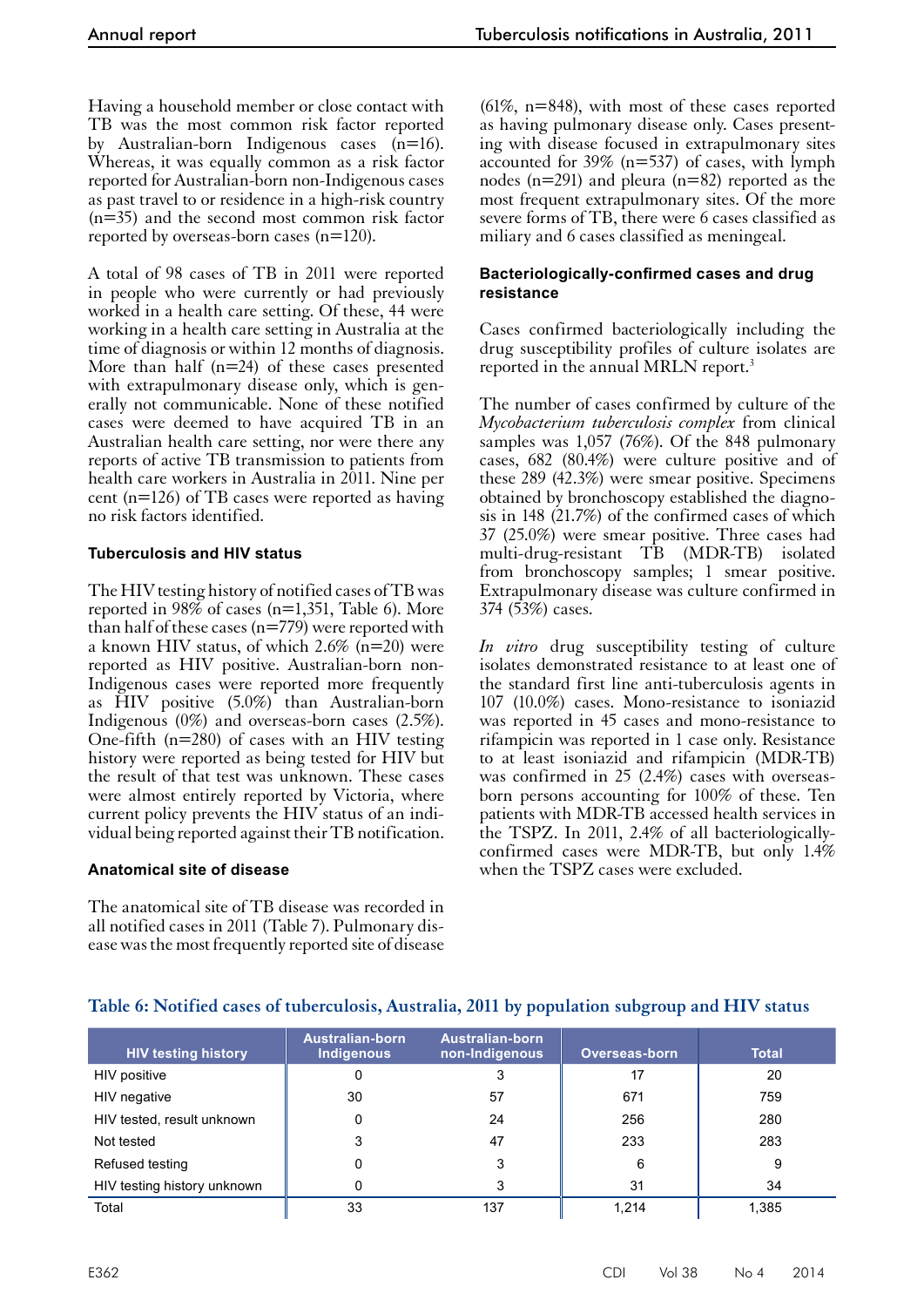| <b>Site of disease</b>                 | <b>New cases</b> | <b>Relapse cases</b> | Total* | Per cent of cases |
|----------------------------------------|------------------|----------------------|--------|-------------------|
| Total pulmonary disease                | 802              | 46                   | 848    | 61.2              |
| Pulmonary only                         | 642              | 39                   | 681    | 49.2              |
| Pulmonary plus other sites             | 160              | 7                    | 167    | 12.1              |
| Total extrapulmonary only <sup>t</sup> | 512              | 21                   | 537    | 38.8              |
| Pleural                                | 82               | 0                    | 82     | 5.9               |
| Lymph nodes                            | 275              | 15                   | 291    | 21.0              |
| Bone/joint                             | 48               | 1                    | 50     | 3.6               |
| Genito/urinary                         | 25               |                      | 26     | 1.9               |
| Miliary                                | 6                | $\mathbf 0$          | 6      | 0.4               |
| Meningeal                              | 6                | 0                    | 6      | 0.4               |
| Peritoneal                             | 32               | $\overline{2}$       | 35     | 2.5               |
| Other                                  | 126              | 4                    | 131    | 9.5               |
| Unknown extrapulmonary site            | 0                | 0                    | 0      | 0.0               |

# **Table 7: Notified cases of tuberculosis, Australia, 2011 by case classification and site of disease**

Total includes four extrapulmonary cases reported without a case classification.

† More than one extrapulmonary site may be reported for each notified case of extrapulmonary tuberculosis.

#### **Treatment outcomes of 2010 tuberculosis patient cohort**

The treatment outcomes of an annual patient cohort are reported in the following year's annual report. This allows adequate time for all cases notified in a single year to begin treatment and for the treatment outcomes to be recorded in the NNDSS. Treatment outcomes for the 2011 patient cohort will be reported in the 2012 annual report.

In 2010, treatment success, which includes those cured (bacteriologically-confirmed) and those who completed treatment, was reported in 96% (1185/1233) of cases with assessable outcomes (Table 8). Treatment success ranged from 89.5% in Australian-born Indigenous cases to 96.8% Australian-born non-Indigenous cases. In 2010, there was 1 case of a treatment failure reported in an overseas-born case and a total of 10  $(0.\overline{8}\%)$  cases were reported to have died due to TB.

#### **National performance indicators**

Performance criteria for incidence (less than 1 per 100,000) were met only for the incidence rates in Australian-born non-Indigenous cases (Table 9). Incidence rates in children exceeded the perfor- mance criteria (less than 0.1 case per 100,000) in all population groups. The reporting of HIV test- ing history has improved on the previous year and is close to reaching the target of 100%. Outcome reporting fell short of meeting the target of 100% for the 2010 patient cohorts, with 1% of cases with assessable outcomes reported with an unknown outcome. The performance indicator for cases that

reported treatment success was met in 2010 (Table 9). Additionally in 2010, this performance indicator was met for Australian-born non-Indigenous cases and overseas-born cases, but fell slightly short for Australian-born Indigenous cases (Table 8).

# **Discussion**

The incidence of TB in Australia continues to be one of the lowest for any country in the world. The rate of 6.2 per 100,000 population is equivalent to rates in recent years,<sup>10,11</sup> indicating that the  $1\%$ increase in notifications is as expected for migrant population growth. However, when this rate is compared with the mean of the 2 preceding inter- vals of 5 years there is a slight increase. This upward trend is particularly evident in New South Wales, Queensland, Western Australia and Tasmania, whereas the relatively higher rates in Victoria and Northern Territory seem to have stabilised.

The rate of TB in Australia reported in 2011 compares favourably with equivalent countries with well-developed and resourced health care systems e.g. New Zealand (7 per 100,000)<sup>12</sup> and the United Kingdom (14.4 per  $100,000$ ).<sup>13</sup> However, as reported in 2010, Australia's upward trend is in contrast with the downward trend seen in the United States of America (USA). The USA has seen a steady decline in rates over the last 10 years and in 2011 recorded a rate of 3.4 per  $100,000$ .<sup>14</sup> It is possible that this contrasting trend is a result of the USA's differing approach to Australia in both premigration screening and LTBI screening policies. For example, since 2009 the USA's premigration screening policy has included insisting on a sputum culture as well as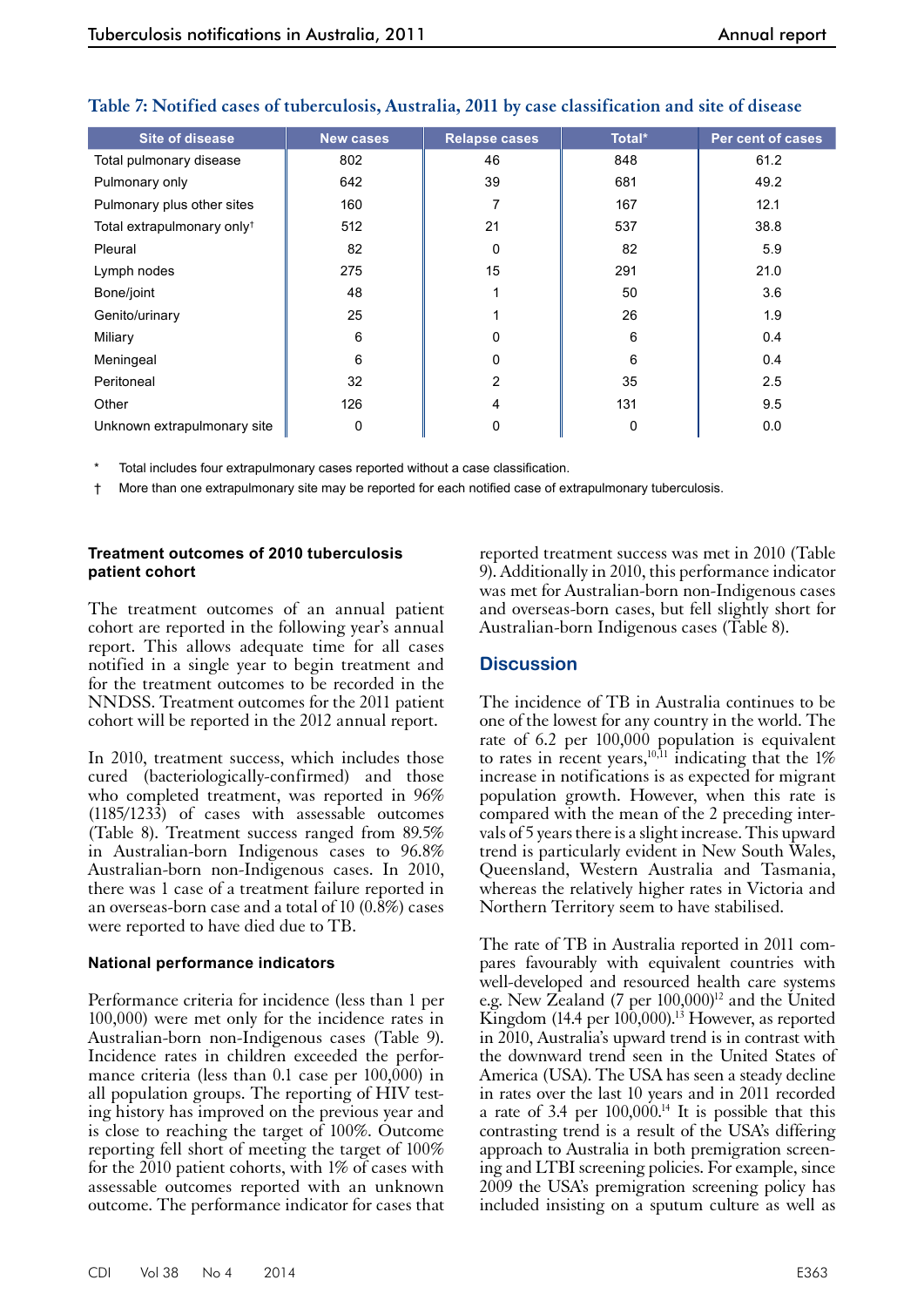| Table 8: Notified cases of tuberculosis, Australia, 2010, by population subgroup and treatment outcome |                      |                            |                  |                                    |                      |                  |                      |                  |
|--------------------------------------------------------------------------------------------------------|----------------------|----------------------------|------------------|------------------------------------|----------------------|------------------|----------------------|------------------|
|                                                                                                        |                      | Australian-born Indigenous |                  | Australian-born non-<br>Indigenous | Overseas-born        |                  |                      | Total cases*     |
| Treatment outcome                                                                                      | <b>Notifications</b> | % assessable               | Notifications    | % assessable                       | <b>Notifications</b> | % assessable     | <b>Notifications</b> | $%$ assessable   |
| Assessable outcomes                                                                                    |                      |                            |                  |                                    |                      |                  |                      |                  |
| Treatment success                                                                                      | 34                   | 89.5                       | ৯                | 96.8                               | 1,055                | 96.4             | 1,185                | 96.1             |
| Cured (bacteriologically confirmed) <sup>+</sup>                                                       | ဖ                    | 5.8                        | LO               | 5.3                                | 58                   | 5.3              | 89                   | 5.6              |
| Completed treatment                                                                                    | ని                   | 73.7                       | 86               | 91.5                               | 997                  | 5.19             | 1,116                | 90.5             |
| Interrupted treatment <sup>#</sup>                                                                     |                      | $\overline{0}$ .           |                  | 0.0                                |                      | 0.4              | ယ                    | 0.4              |
| Died of tuberculosis                                                                                   |                      | $\frac{0}{0}$              |                  | $\sum$                             | თ                    | $0.\overline{8}$ | S                    | $0.\overline{8}$ |
| Defaulted <sup>§</sup>                                                                                 |                      | 10.5                       |                  | $\sum$                             | 15                   | 1.4              | 20                   | $\frac{6}{1}$    |
| Failure <sup>ll</sup>                                                                                  |                      | $\overline{0}$ .           |                  | $\overline{0}$                     |                      | $\overline{0}$ . |                      | $\overline{C}$   |
| Not followed up, outcome unknown                                                                       |                      | $\overline{0}$ .           |                  | $\ddot{ }$                         | ₽                    | 0.9              | 57                   | $\frac{0}{1}$    |
| Total assessable                                                                                       | 38                   | 100.0                      | 34               | 100.0                              | 1,094                | 100.0            | 1,233                | 100.0            |
| Non-assessable outcomes                                                                                |                      |                            |                  |                                    |                      |                  |                      |                  |
| Transferred out of Australia                                                                           |                      | 0.0                        | ო                | 3.0                                | 58                   | $\overline{71}$  | 8                    | 6.6              |
| Died of other causes                                                                                   |                      | 4.8                        | ო                | 3.0                                | 29                   | 2.4              | 34                   | 2.5              |
| Still under treatment                                                                                  |                      | 4.8                        | 0                | 0.0                                | თ                    | 0.7              | Ξ                    | $\frac{8}{1}$    |
| Total                                                                                                  | 42                   | 100.0                      | $\overline{100}$ | 100.0                              | 1.219                | 100.0            | 1.368                | 100.0            |

Total includes 7 cases reported with an unknown population subgroup. Total includes 7 cases reported with an unknown population subgroup.

\*

Cured is defined as the bacteriologically-confirmed sputum smear– and culture-positive at the start of treatment and culture-negative in the final month of treatment and on at least 1 previous<br>occasion. t Cured is defined as the bacteriologically-confirmed sputum smear– and culture-positive at the start of treatment and month of treatment and on at least 1 previous occasion.

Interrupted treatment is defined as treatment interrupted for 2 months or more but completed. therrupted treatment is defined as treatment interrupted for 2 months or more but completed.

Defaulted is defined as failed to complete treatment. § Defaulted is defined as failed to complete treatment.  $\omega$ 

Failure is defined as sputum culture positive at 5 months or later. || Failure is defined as sputum culture positive at 5 months or later. $\equiv$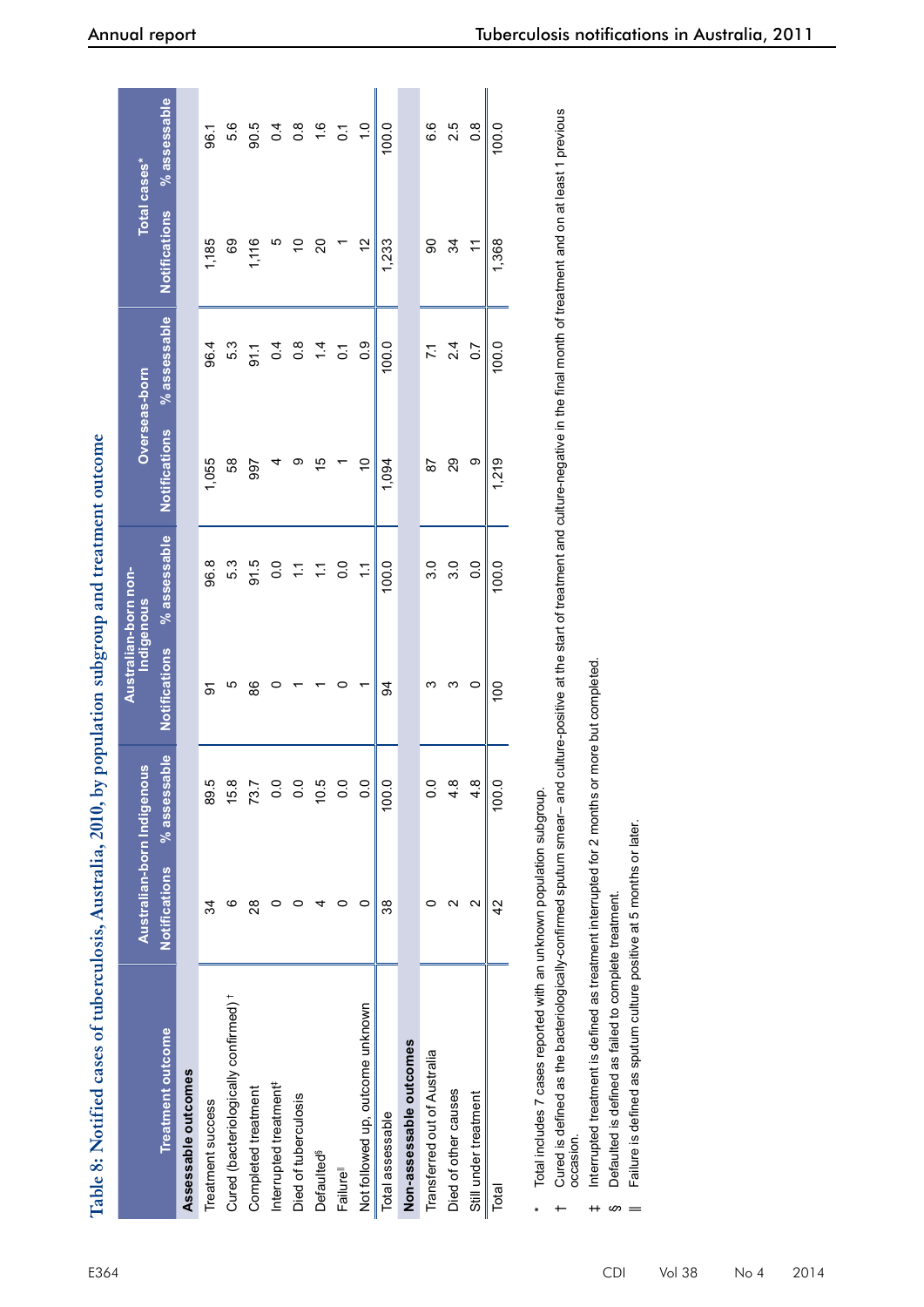| National tuberculosis performance indicator                              | <b>Performance</b><br>criteria | 2010 | 2011       |
|--------------------------------------------------------------------------|--------------------------------|------|------------|
| Annual incidence of TB (cases per 100,000 population)                    |                                |      |            |
| Australian-born Indigenous Australians                                   | < 1                            | 6.3  | 4.9        |
| Australian-born non-Indigenous Australians                               | < 1                            | 0.6  | 0.9        |
| Overseas-born persons                                                    | $\star$                        | 20.3 | 20.2       |
| Incidence in children <15 years, by risk group (per 100,000 population)  |                                |      |            |
| Australian-born Indigenous Australians                                   | < 0.1                          | 2.5  | 1.2        |
| Australian-born non-Indigenous Australians                               | < 0.1                          | 0.5  | 0.4        |
| Overseas-born persons                                                    | $\star$                        | 6.6  | 9.0        |
| Collection of HIV status                                                 |                                |      |            |
| Collection of HIV status in all tuberculosis cases                       | 100%                           | 95%  | 98%        |
| Treatment outcome measures (%)                                           |                                |      |            |
| Cases evaluated for outcomes                                             | 100%                           | 99   | <b>TBA</b> |
| Cases that have treatment completed and are cured (treatment<br>success) | $>90\%$                        | 96   | <b>TBA</b> |
| Cases recorded as treatment failures                                     | $< 2\%$                        | 0.1  | <b>TBA</b> |

## **Table 9: National tuberculosis performance indicators, performance criteria\* and the current status of tuberculosis, Australia, 2010 and 2011**

Performance criteria currently under review.

TBA To be assessed; treatment outcomes for 2011 patient cohort to be reported in the 2012 annual report.

sputum microscopy to exclude TB in prospective migrants.15 Furthermore, since 2000 the USA has engaged in targeted tuberculin testing in high risk groups, including recent migrants from high-burden TB countries, to identify and treat LTBI.<sup>15,16</sup> In addition, the USA has introduced LTBI premigra- tion screening for all children under 15 years of age. Other contributing factors could include that previ- ously in the USA, prospective migrants diagnosed with TB on screening were allowed entry and thus were counted in USA notification data, whereas more recently these migrants have been excluded from entry and are therefore no longer counted in USA's notification data. Also, the USA receives more migrants from medium burden TB regions, such as the Americas, than Australia does, thereby lowering the risk of TB reactivation after migration.<sup>17</sup>

TB notifications classified as relapsed remain unusual in Australia, though slightly more cases were reported in 2011 than in 2010 (4.8% and 3.8% of cases respectively). Of the 67 relapse cases reported in 2011, 29 (51%) had been treated in Australia. Current notification data does not clarify whether this is related to inadequate treatment, poor adher- ence to or supervision of the initial treatment or whether the relapsed TB is associated with drug resistance or whether re-infection is a consideration.

The incidence rate of TB in Australian-born people remains very low and stable; however, Aboriginal

and Torres Strait Islander people remain disproportionately more affected, with a 5 times higher incidence rate in 2011 than Australian-born non-Indigenous people. The 2011 rate in Aboriginal and Torres Strait Islander people is an improvement on that reported in  $20\overline{10}$ , which was  $11$  times higher. Over the last 10 years the rate of TB in Aboriginal and Torres Strait Islander people has neither improved nor deteriorated.

The incidence of TB in Australia continues to be largely determined by migration, with nearly 90% of notifications in 2011 being in overseas-born peo- ple. There has been a steady rise in the number of TB notifications in this group for the last 10 years. India continues to contribute the largest number of TB cases (20%), reflecting its status as the most common country of origin for new permanent residents in Australia as well as being a high TB burden country.<sup>18</sup> Vietnam, the Philippines and China are also high TB burden countries and significantly contribute to new permanent residents in Australia, accounting for another 20% of TB notifications in Australia. Nepal was first recog- nised as a significant contributor to Australian TB notifications in 2010, particularly among students undertaking tertiary education in Australia. In 2011, Nepal again was in the top 5 countries that contributed to TB notifications in Australia with a high proportion of notifications reported as overseas students studying in Australia.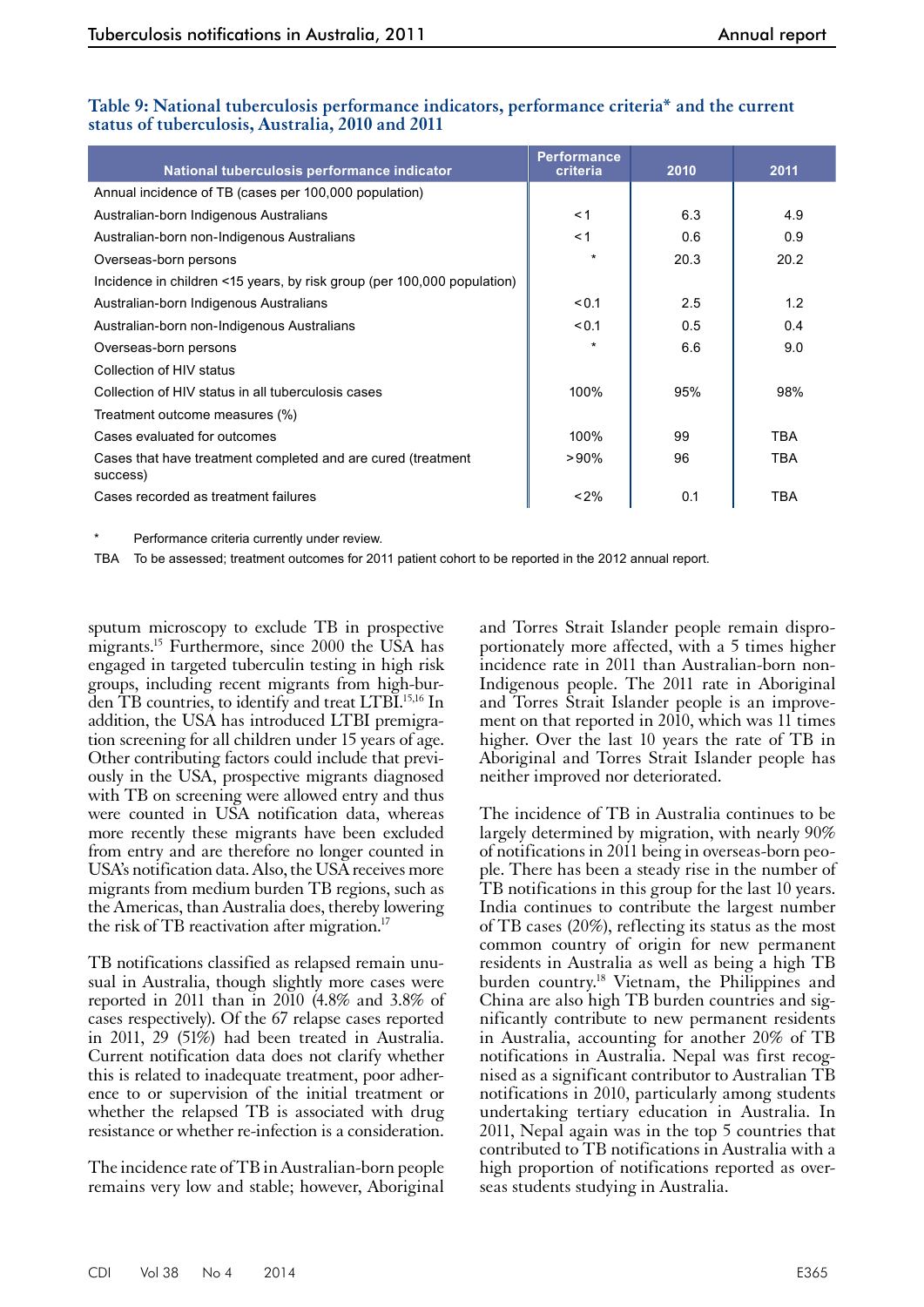While residency status is self-reported and unverified, the reported data show 44% of TB notifications among overseas-born people are not permanent residents. In 2011, among temporary residents notified with TB, the largest group remains overseas students who contributed to 16% of all TB notifications, 18% of TB notifications in overseasborn people, and 31% of all overseas-born cases diagnosed within 4 years of arrival. This is a lower proportion of notifications than in 2010, though the change is likely to be more a function of the number of students than any change to their risk of TB. NTAC continues to work towards engaging relevant stakeholders in the tertiary education and immigration sectors to undertake active case finding and treatment of LTBI and increase awareness of TB in this population.

In 2011, TB notifications among PNG nationals accessing health care in the TSPZ increased by 42% compared with 2010. PNG nationals accessing health care in the TSPZ represented 22% of all TB notifications. The 2010 initiated collaboration between the TB Control Programs of the PNG, Queensland, and Australian Governments, initiated and funded by the Australian Government in 2010, continued to work toward improving the joint capacity to manage TB in the Western Province of PNG. While it is expected that this collaboration will reduce TB notifications in this group in Australia in future years, the outcome of the enhanced program in the Western Province will be monitored due to its importance.

The other group of migrants arriving by sea that contribute to TB in Australia are illegal maritime arrivals (IMAs), either those seeking asylum or the vessel's crew members. As reported in 2010, the current enhanced dataset does not specifically collect this information, so the exact number of IMA-related cases is not reported here. In 2011, the Department of Immigration and Citizenship (now the Department of Immigration and Border Protection) reported an increased number of boats arriving.19 Given that this group originated in countries with a high TB burden, it is also likely that the group has contributed to the number of TB notifications in 2011. Nearly all of the TB cases in this migrant group are detected in either Western Australia or the Northern Territory as this is where most IMAs arrive and are then first screened for TB. In a separate report, yet to be published, Western Australia and the Northern Territory together reported 14 cases in this group in 2011, at a rate of 296 per 100,000 people screened.

One of the most frequently reported risk factors for both Australian-born Indigenous (n=16) and Australian-born non-Indigenous cases (n=35) was a history of a household or other close contact with

TB. This is important as, in the absence of any other risk factor it is possibly an indicator that local transmission of TB is occurring. In the Australian-born Indigenous cases, 53% of notifications, with risk factor information available, reported a history of household or other close contact with TB. This proportion is less than 2010, but still significant enough to indicate that household transmission is likely continuing to be the main reason for persistently higher rates of TB among Indigenous Australians.

Another marker of transmission of TB within Australian is the incidence of TB in children aged under 15 years. Most cases in this age group were reported as being overseas-born ( $n=33$ ,  $65\%$ ) with the remaining 35% of TB cases in this age group being in Australian-born children (n=18). This proportion of Australian-born cases is 3 times higher than the Australian-born proportion of all TB notifications (12%). Fifty-three per cent of the Australian-born children with TB were reported to have at least 1 parent born in a high incidence country. With 'circulatory migration', that is residents returning frequently to their country of origin, this pattern of disease in children may be expected to rise. It may also reflect the absence of a thorough premigration screening process in this cohort. In 2011, there were 3 cases reported in Australianborn Indigenous children. Overcrowding and late presentation may contribute to this transmission in the Indigenous Australian setting and childhood cases are therefore not unexpected. It is important that thorough and timely contact tracing is carried out to identify childhood cases early and to offer observed curative treatment. Reporting on meth- ods of diagnosis for TB in children overall and their risk factors for disease may be useful performance indicators for TB programs and TB control.

People who had previously or are currently work- ing in the healthcare industry were again an important group being notified with TB, making up 7% of the total notifications. This contribu- tion to TB notifications from this group has been increasing over recent years. Less than half of these healthcare workers had recently been working in the sector at the time of diagnosis and only  $\tilde{20\%}$ had pulmonary TB and would therefore have been potentially infectious. There were no reported cases of transmission of TB from a healthcare worker to patients. Virtually all healthcare workers (95%) with TB were born overseas and none were considered to have acquired TB from their work in Australia. These data, therefore, do not indicate a lack of infection control in healthcare facilities. However, healthcare workers remain an important risk group for active surveillance for TB.

According to Australia's *2011 National HIV Testing Policy version 1.3*, 'all people with HIV should be tested for tuberculosis, and all people with tuber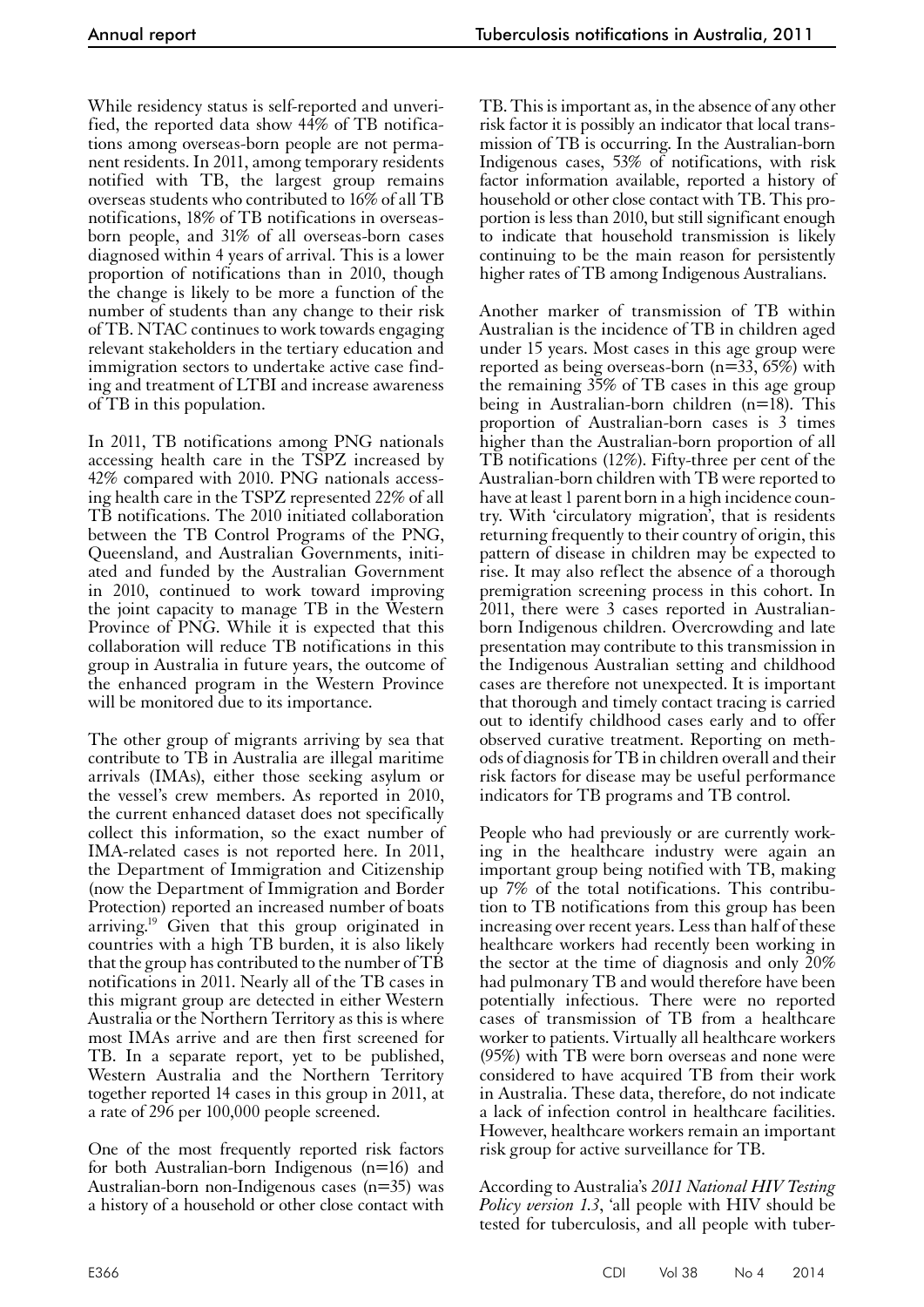culosis should be tested for HIV'.<sup>20</sup> In 2011, 98% of cases had a HIV test history<sup>\*</sup> reported and of those cases 77% were tested for HIV. HIV co-infection with TB remains uncommon in Australia and at similar levels to previous years.

The outcome of TB treatment remains very good with consistently more than 95% of cases with assessable outcomes in recent years being successfully treated. Both the case fatality rate (0.8%) and the treatment default rate (1.6%) in 2010 were very low and slightly better than results from 2009. In 2010, the outcomes for treatment of TB in Australian-born Indigenous cases were poorer than for other groups, with an overall success of 90%.

This report demonstrates good and sustained TB control in Australia. The crude incidence rate in Australian-born non-Indigenous people is consistently better than the target of less than 1 per 100,000, and achieves the WHO's pre-elimination target of less than 10 notified TB cases per million population.21 Australia also reports very good outcomes for treatment of TB and in 2010 met targets in all subgroups. Conversely, this assessment against performance indicators does highlight potential challenges, and therefore the future targets for future work to improve TB control in Australia. Notifications and the rate of TB in overseas-born people continues to rise and be the main driver of overall TB incidence; the incidence in children in all subgroups did not meet the performance targets, possibly indicating low grade transmission of TB in Australia; and incidence and outcomes for Indigenous Australians continues to indicate a lower level of control. The key to sustaining the achievements in TB control in Australia that are reported here will be the maintenance of jurisdic- tional TB control programs at the current high standard, an increasing focus on both pre- and post-migration strategies including for children, and nationally agreed and coordinated strategic activity toward improving detection and outcomes in the at-risk subgroups identified by epidemiological reports such as this one.

# **Acknowledgements**

National Tuberculosis Advisory Committee members (in alphabetical order): Associate Professor Anthony Allworth, Dr Ral Antic, Dr Ivan Bastian, Dr Chris Coulter, Dr Paul Douglas, Associate Professor Steve Graham, Clinical Associate Professor Mark Hurwitz, Mr Chris Lowbridge, Ms Rhonda Owen, Dr Vicki Krause, Dr Richard Stapledon, Dr David Stock, Mr Peter Trevan and Dr Justin Waring with Ms Christina Bareja, Ms Cindy Toms and Ms Kara Lengyel from the Secretariat and Dr Kerryn Coleman from the Department of Health.

Tuberculosis Data Quality Working Group members (in alphabetical order): Ms Christina Bareja, Ms Michelle Brigham, Ms Leona Burke, Mr David Coleman, Ms Jo Fagan, Dr Vanessa Johnston, Mr Richard Lumb, Mr Byron Minas, Ms Wendy Mossman, Ms Nicola Stephens and Dr Ee Laine Tay with Ms Rachael Corvisy from the Secretariat.

The data on which this report is based are the work of many people. We thank the public health laboratories, state and territory communicable disease control units and public health units and staff in state and territory TB control programs.

# **Author details**

Christina Bareja<sup>1</sup> Justin Waring<sup>2</sup> Richard Stapledon<sup>3</sup> Cindy Toms<sup>1</sup> Paul Douglas<sup>4</sup>

- 1. Vaccine Preventable Diseases Surveillance Section, Health Protection Policy Branch, Office of Health Protection, Department of Health, Canberra, Australian Capital Territory
- 2. Western Australian Tuberculosis Control Program, Department of Health, Perth, Western Australia
- 3. South Australian Tuberculosis Services, Royal Adelaide Hospital, Adelaide, South Australia
- 4. Global Health Branch, Australian Government Department of Immigration and Border Protection, Sydney, New South Wales

Corresponding author: Ms Cindy Toms, Vaccine Preventable Diseases Surveillance Section, Health Protection Policy Branch, Office of Health Protection, Department of Health, Telephone: +61 2 6289 8692. Email: [cindy.toms](http://www.health.gov.aucindy.toms)@ [health.](http://www.health.gov.auhealth.gov.au) [gov.au](http://www.health.gov.auhealth.gov.au)

# **References**

- 1. Australian Bureau of Statistics. *Cultural Diversity in Australia in Reflecting a Nation: Stories from the 2011 Census, 2012–2013.* ABS cat. no. 2071.0. Canberra: Australian Bureau of Statistics; 2012. [Online]. Accessed on 15 July 2014. Available from: [http://www.abs.gov.au/](http://www.abs.gov.au/ausstats/abs) [ausstats/abs@](http://www.abs.gov.au/ausstats/abs).nsf/mf/2071.0
- 2. World Health Organization. *Global Tuberculosis Report 2012.* Geneva: World Health Organization; 2012. Report No: WHO/HTM/TB/2012.6.
- Lumb R, Bastian IB, Jelfs PJ, Keehner TJ, Pandey SK, Sievers A. Tuberculosis in Australia: bacteriologicallyconfirmed cases and drug resistance, 2011. *Commun Dis Intell* 2014;38(4):E369–E375.
- 4. Communicable Diseases Network Australia. Tuberculosis case definition. 2011. Accessed on 13 October 2014. Available from: [http://www.health.gov.au/internet/main/](http://www.health.gov.au/internet/main/publishing.nsf/Content/cda-surveil-nndss-casedefs-cd_tb.htm) [publishing.nsf/Content/cda-surveil-nndss-casedefs](http://www.health.gov.au/internet/main/publishing.nsf/Content/cda-surveil-nndss-casedefs-cd_tb.htm)[cd\\_tb.htm](http://www.health.gov.au/internet/main/publishing.nsf/Content/cda-surveil-nndss-casedefs-cd_tb.htm)

HIV test history means knowing whether or not the person was tested for HIV, not tested for HIV or refused testing for HIV testing.